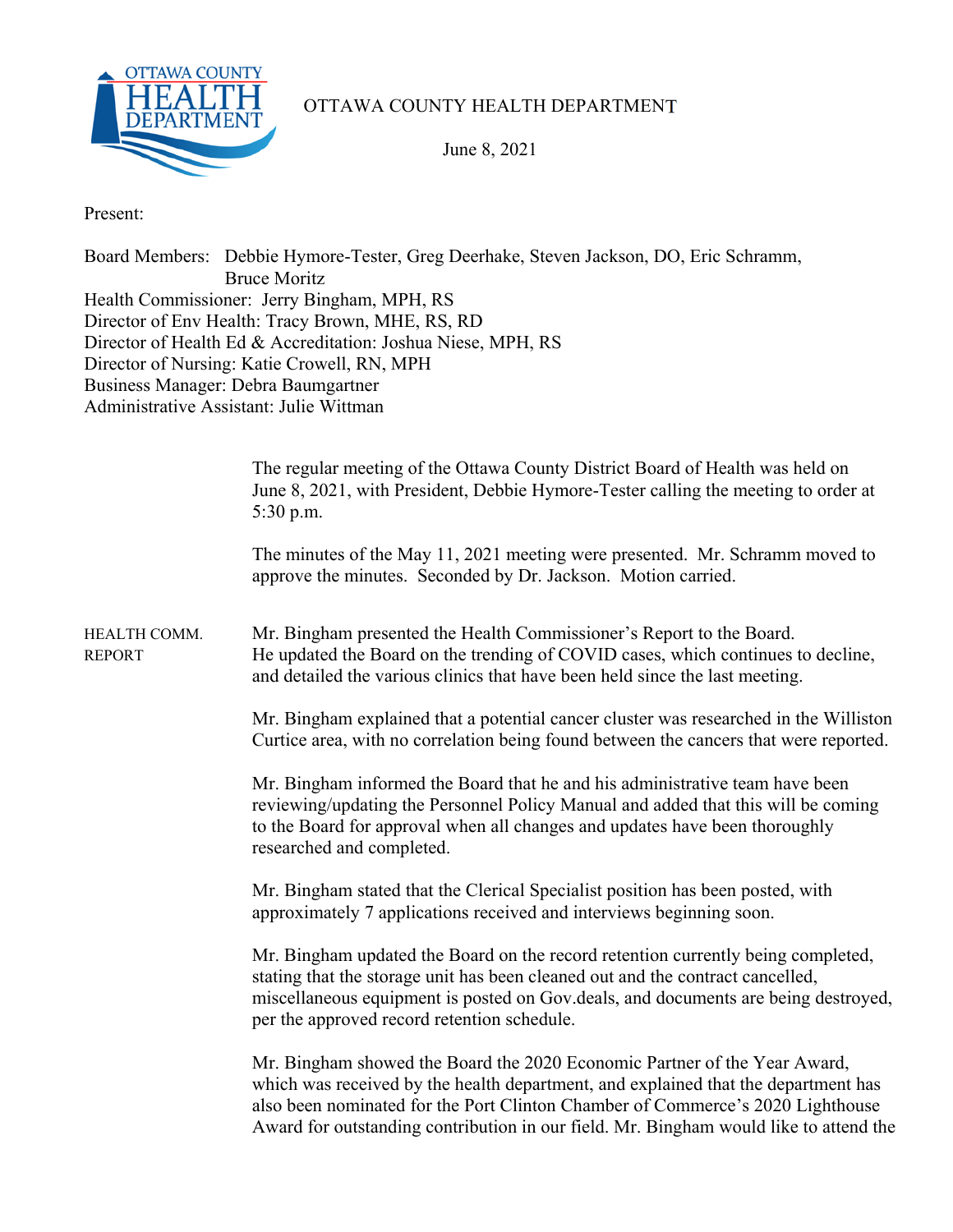|                                                                    | dinner, in behalf of the health department, explaining that there is a \$40.00 fee. The<br>Board agreed that he should attend the recognition dinner.                                                                                                                                                                                                                                                                                                                                                                    |
|--------------------------------------------------------------------|--------------------------------------------------------------------------------------------------------------------------------------------------------------------------------------------------------------------------------------------------------------------------------------------------------------------------------------------------------------------------------------------------------------------------------------------------------------------------------------------------------------------------|
|                                                                    | Mr. Bingham informed the Board that Katie Crowell, Director of Nursing,<br>participated in a COVID town hall panel hosted by the University of Toledo<br>representing the Ottawa County Health Department on May 25, 2021.                                                                                                                                                                                                                                                                                               |
| PUBLIC COMMENT                                                     | No public in attendance.                                                                                                                                                                                                                                                                                                                                                                                                                                                                                                 |
| <b>DIVISION REPORTS</b><br>1. Nursing                              | Ms. Crowell stated that the Nursing Division has resumed 60 Plus Clinics throughout<br>the county, and continues to conduct COVID Clinics and homebound vaccinations as<br>well. She informed the Board that she applied for the Narcan (Integrated Naloxone)<br>Grant, however, a Notice of Award has not yet been received. Ms. Crowell<br>announced that the Home Health hearing judge has ruled in the health department's<br>favor for payment of the appealed patient bill.                                        |
| 2. Env Health                                                      | Ms. Brown reported that bathing beach monitoring sampling has begun for this<br>summer for the same 7 beaches that are conducted yearly. She explained the mosquito<br>grant program to the Board, which the department is conducting for the first time this<br>year, and added that the Environmental Health Division is very busy with inspections<br>throughout all programs. Ms. Brown reported that approximately 83% of the Water<br>Pollution Control Loan Fund (WPCLF) funds have been spoken for at this time. |
| 3. Health Ed/Accred                                                | Mr. Niese updated the Board on the record retention progress, stating that<br>approximately 275-300 boxes have been shredded to date. He added that the new<br>website is up and that the goal is for more information to be available to the public<br>on-line.                                                                                                                                                                                                                                                         |
| <b>FISCAL REPORTS</b><br>1. HH Accts. Recv.<br>2. Financial Report | Ms. Baumgartner presented the May 2021 Home Health Accounts Receivable Report.<br>Ms. Baumgartner presented the May 2021 Board of Health Financial Report.                                                                                                                                                                                                                                                                                                                                                               |
| <b>MEETINGS</b>                                                    | There are no meetings scheduled for June 2021, due to the COVID-19 Pandemic.                                                                                                                                                                                                                                                                                                                                                                                                                                             |
| <b>BILL APPROVALS</b>                                              | Mr. Deerhake moved to pay the bills. (Attached) Seconded by Dr. Jackson. Motion<br>carried.                                                                                                                                                                                                                                                                                                                                                                                                                              |
| <b>EXECUTIVE SESSION</b>                                           | Dr. Jackson moved to enter into Executive Session for personnel matters to consider<br>the appointment, employment, dismissal, discipline, promotion, demotion, or<br>compensation of a public employee or official. Seconded by Mr. Schramm. Roll call<br>vote: Ms. Hymore-Tester-yes, Mr. Deerhake-yes, Dr. Jackson-yes, Mr. Schramm-yes,<br>Mr. Moritz-yes. Motion carried.                                                                                                                                           |
|                                                                    | Mr. Deerhake moved to enter into open session. Seconded by Dr. Jackson. Motion<br>carried.                                                                                                                                                                                                                                                                                                                                                                                                                               |
|                                                                    | Discussion was held regarding the Health Commissioner's contract renewal.                                                                                                                                                                                                                                                                                                                                                                                                                                                |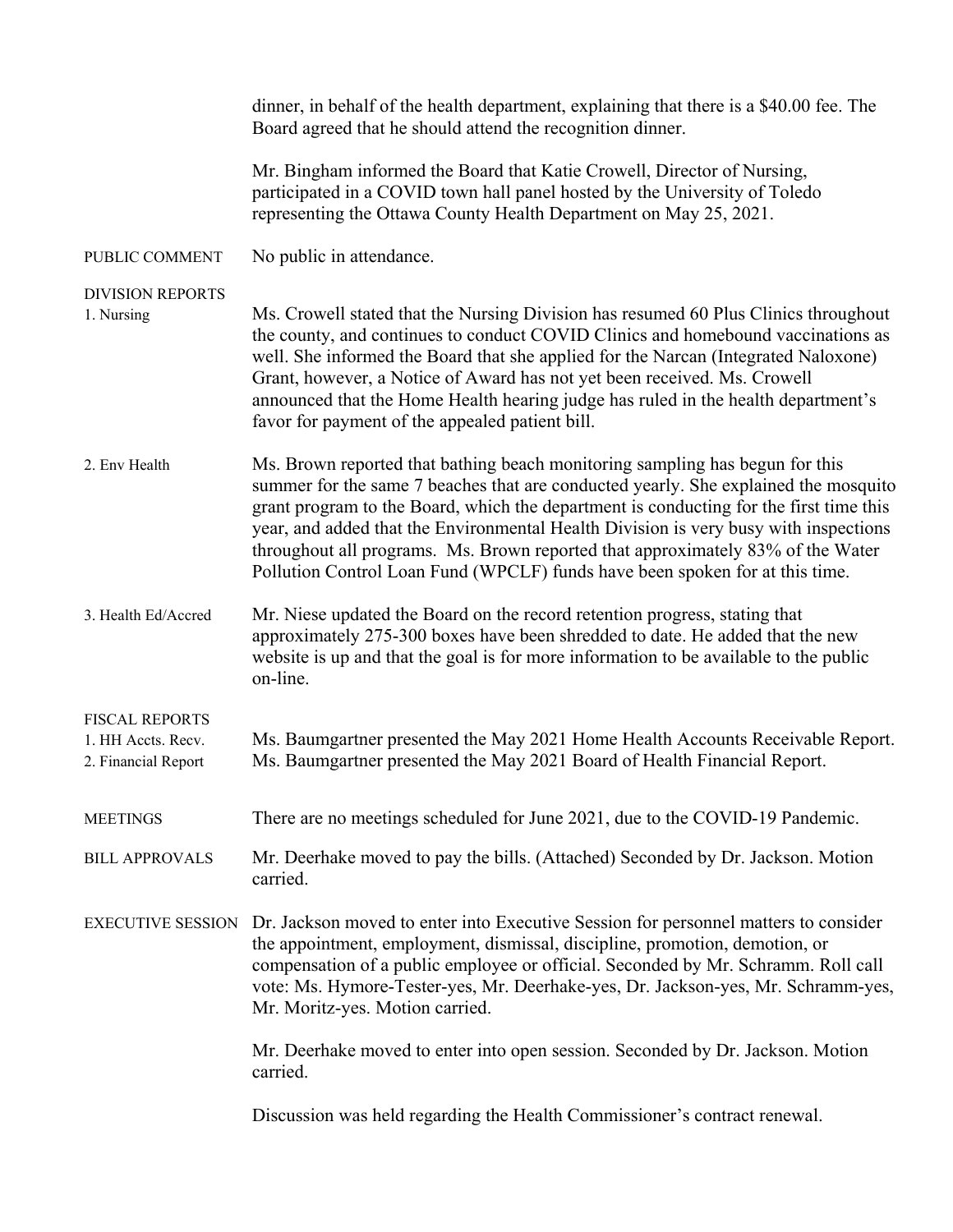Dr. Jackson moved to re-enter into Executive Session for personnel matters to consider the appointment, employment, dismissal, discipline, promotion, demotion, or compensation of a public employee or official. Seconded by Mr. Schramm. Roll call vote: Ms. Hymore-Tester-yes, Mr. Deerhake-yes, Dr. Jackson-yes, Mr. Schramm-yes, Mr. Moritz-yes. Motion carried.

Mr. Deerhake moved to enter back into open session. Seconded by Dr. Jackson. Motion carried.

Mr. Deerhake moved to approve the new contract for Gerald W. Bingham, Jr., Health Commissioner, for a 3-year term beginning July 1, 2021, at \$88,192.00 per year. Seconded by Dr. Jackson. Motion carried.

Next Meeting Date July 13, 2021 at 5:30 p.m.

Being no further business, the meeting was adjourned.

Respectfully Submitted,

Gerald W. Bingham, MPH, RS Debbie Hymore-Tester Health Commissioner President Secretary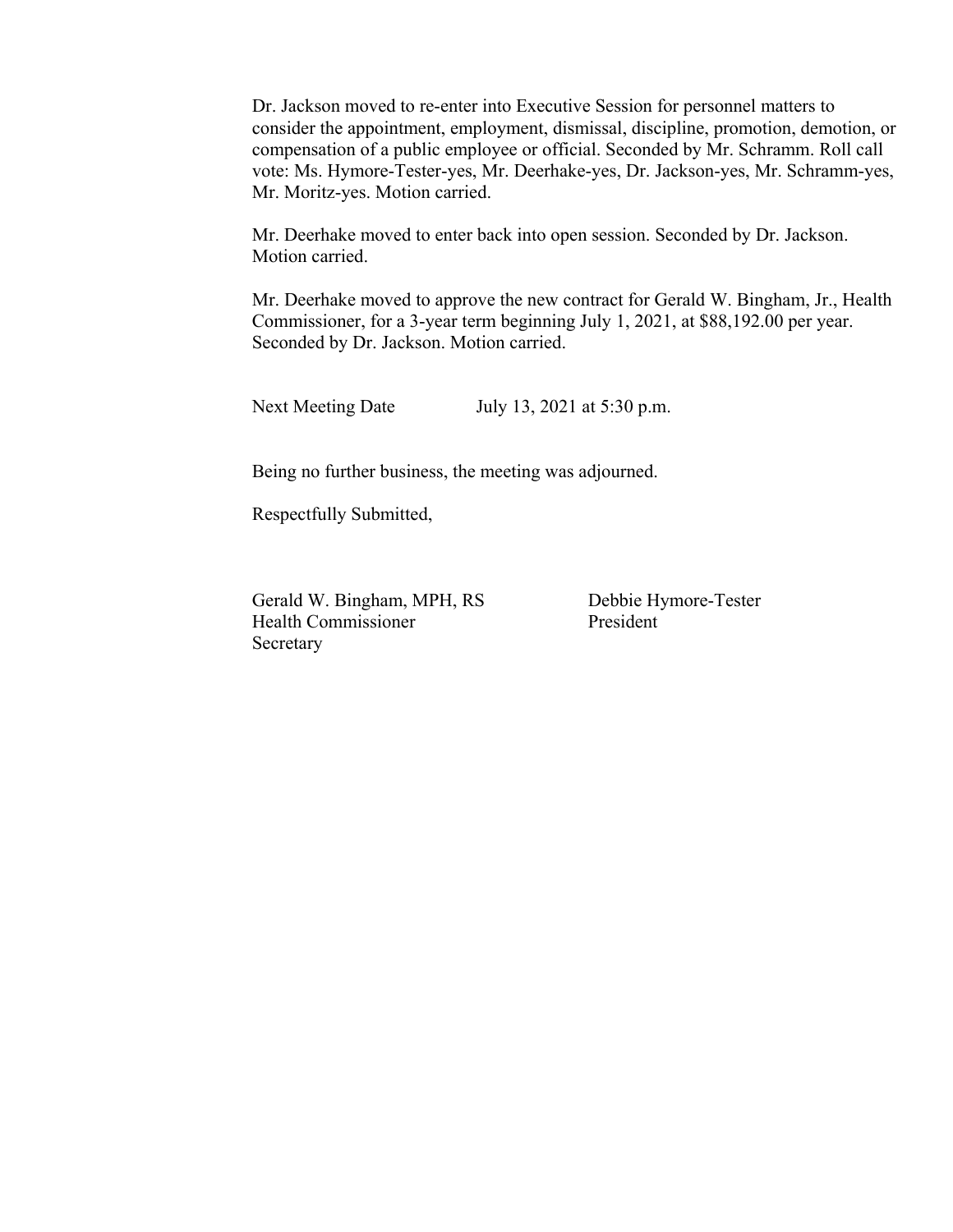## BILLS PAID

## JUNE

## 2021

| <b>ALLSHRED SERVICES</b>               | \$425.70   | <b>GLAXOSMITHLKINE</b>              | \$1,453.90 |
|----------------------------------------|------------|-------------------------------------|------------|
| <b>SHREDDING</b>                       |            | ROTARIX, HAVRIX                     |            |
| AMAZON CAPITAL SERVICES, INC.          | \$3,188.00 | <b>HAMMER</b>                       | \$200.00   |
| SUPPLIES FOR MAY/JUNE                  |            | <b>WPCLF EPA REFUND</b>             |            |
| ANDERSON                               | \$132.75   | <b>HEIN</b>                         | \$170.80   |
| <b>FOOD SERVICE REFUND</b>             |            | <b>TRAVEL - MAY</b>                 |            |
| <b>B-C-S LOCAL SCHOOL</b>              | \$390.00   | <b>HYMORE-TESTER</b>                | \$80.00    |
| <b>CUSTOD FEE-COVID CLINIC</b>         |            | BOARD MTG 06/08/21                  |            |
| <b>BINGHAM</b>                         | \$72.24    | <b>JACKSON</b>                      | \$80.00    |
| <b>TRAVEL - MAY</b>                    |            | BOARD MTG 06/08/21                  |            |
| <b>BROWN</b>                           | \$226.80   | <b>MILLER BOAT LINE</b>             | \$450.00   |
| <b>TRAVEL - MAY</b>                    |            | <b>FERRY TICKETS</b>                |            |
| <b>CAPUANO</b>                         | \$8.40     | <b>MORITZ</b>                       | \$80.00    |
| TRAVEL - MAY                           |            | BOARD MTG 06/08/21                  |            |
| CDW-G GOVERNMENT, INC                  | \$233.06   | <b>MORSE</b>                        | \$200.00   |
| LASERJET PRINTER                       |            | <b>WPCLF EPA REFUND</b>             |            |
| CENTER FOR DISEASE DETECTION.          | \$12.50    | OHIO DIVISION OF REAL ESTATE        | \$10.00    |
| FP LAB FEES                            |            | <b>BURIAL PERMIT</b>                |            |
| <b>CHEMICAL SERVICE &amp; SUPPLIES</b> | \$146.35   | <b>OVERMYER</b>                     | \$76.72    |
| SUPPLIES - MAY                         |            | TRAVEL - MAY                        |            |
| <b>CLARKE MOSQUITO CONTROL</b>         | \$2.730.00 | PERRY PROTECH                       | \$72.95    |
| <b>SUPPLIES</b>                        |            | COPIER SERVICE FOR 07/21            |            |
| ComDoc                                 | \$23.86    | PERRY PROTECH                       | \$33.48    |
| COPIER SERVICE 05/21-06/2              |            | OVERAGE FOR 05/21                   |            |
| CONCORDANCE HEALTHCARE                 | \$63.70    | <b>PERS</b>                         | \$8,509.36 |
| SUPPLIES FOR MAY                       |            | PERS PAYMENT JUNE                   |            |
| <b>CROWELL</b>                         | \$57.68    | PORT CLINTON AREA CHAMBER OF        | \$40.00    |
| <b>TRAVEL - MAY</b>                    |            | LIGHTHOUSE AWARD BANQUET            |            |
| <b>DEERHAKE</b>                        | \$80.00    | RIVERVIEW INDUSTRIES, INC.          | \$2,062.87 |
| BOARD MTG 06/08/21                     |            | <b>CUST. SERV FOR APR &amp; MAY</b> |            |
| ERIE COUNTY GENERAL HEALTH             | \$252.00   | <b>RUSH</b>                         | \$165.20   |
| <b>WATER SAMPLES - APRIL</b>           |            | <b>TRAVEL - MAY</b>                 |            |
| ESOLUTIONS, INC.                       | \$95.00    | SANDATA TECHNOLOGIES                | \$465.24   |
| HH FILE TRANSFER SERVICES              |            | <b>HOME PRO SERVICES-JUNE</b>       |            |
| <b>FACER</b>                           | \$301.84   | SANOFI PASTEUR, INC.                | \$4,047.84 |
| TRAVEL - MAY                           |            | PENTACEL/MENACTRA                   |            |
| FIRELANDS REGIONAL MEDICAL             | \$45.00    | SANOFI PASTEUR, INC.                | \$2,447.30 |
| DRG SCRN-OVERMYER                      |            | <b>PREVNAR</b>                      |            |
| <b>FOX</b>                             | \$55.00    | SANOFI PASTEUR, INC.                | \$156.44   |
| <b>OBB CERTIFICATION</b>               |            | TВ                                  |            |
| <b>FOX</b>                             | \$81.20    | <b>SCHRAMM</b>                      | \$80.00    |
| TRAVEL - MAY                           |            | BOARD MTG 06/08/21                  |            |
| FP MAILING SOLUTIONS                   | \$192.00   | <b>SCHRINER</b>                     | \$150.00   |
| POSTAGE MACH LEASE 06/21               |            | SRVCS 6/4/21                        |            |
| <b>FRIENDS OFFICE</b>                  | \$3.78     | <b>SEGAARD</b>                      | \$11.20    |
| SUPPLIES - MAY                         |            | TRAVEL - MAY                        |            |
| GIANT MICROBES, INC.                   | \$1,983.00 | SHOPLET.COM                         | \$180.56   |
| <b>SUPPLIES</b>                        |            | SUPPLIES FOR JUNE                   |            |

| <b>GLAXOSMITHLKINE</b>              | \$1,453.90 |
|-------------------------------------|------------|
| ROTARIX, HAVRIX                     |            |
| <b>HAMMER</b>                       | \$200.00   |
| <b>WPCLE FPA REFUND</b>             |            |
| HEIN                                | \$170.80   |
| <b>TRAVEL - MAY</b>                 |            |
| <b>HYMORE-TESTER</b>                | \$80.00    |
| BOARD MTG 06/08/21                  |            |
| JACKSON                             | \$80.00    |
| BOARD MTG 06/08/21                  |            |
| <b>MILLER BOAT LINE</b>             | \$450.00   |
| <b>FERRY TICKETS</b>                |            |
| <b>MORITZ</b>                       | \$80.00    |
| BOARD MTG 06/08/21                  |            |
| <b>MORSE</b>                        | \$200.00   |
| <b>WPCLF EPA REFUND</b>             |            |
| OHIO DIVISION OF REAL ESTATE        | \$10.00    |
| <b>BURIAL PERMIT</b>                |            |
| <b>OVERMYER</b>                     | \$76.72    |
| <b>TRAVEL - MAY</b>                 |            |
| PERRY PROTECH                       | \$72.95    |
| COPIER SERVICE FOR 07/21            |            |
| PERRY PROTECH                       | \$33.48    |
| OVERAGE FOR 05/21                   |            |
| PERS                                | \$8,509.36 |
| PERS PAYMENT JUNE                   |            |
| PORT CLINTON AREA CHAMBER OF        | \$40.00    |
| LIGHTHOUSE AWARD BANQUET            |            |
| RIVERVIEW INDUSTRIES, INC.          | \$2,062.87 |
| <b>CUST. SERV FOR APR &amp; MAY</b> |            |
| <b>RUSH</b>                         | \$165.20   |
| <b>TRAVEL - MAY</b>                 |            |
| SANDATA TECHNOLOGIES                | \$465.24   |
| <b>HOME PRO SERVICES-JUNE</b>       |            |
| SANOFI PASTEUR. INC.                | \$4,047.84 |
| PENTACEL/MENACTRA                   |            |
| SANOFI PASTEUR, INC.                | \$2,447.30 |
| <b>PREVNAR</b>                      |            |
| SANOFI PASTEUR, INC.                | \$156.44   |
| тв                                  |            |
| SCHRAMM                             | \$80.00    |
| BOARD MTG 06/08/21                  |            |
| <b>SCHRINER</b>                     | \$150.00   |
| <b>SRVCS 6/4/21</b>                 |            |
| <b>SEGAARD</b>                      | \$11.20    |
| TRAVEL - MAY                        |            |
| SHOPLET.COM                         | \$180.56   |

SUPPLIES FOR JUNE